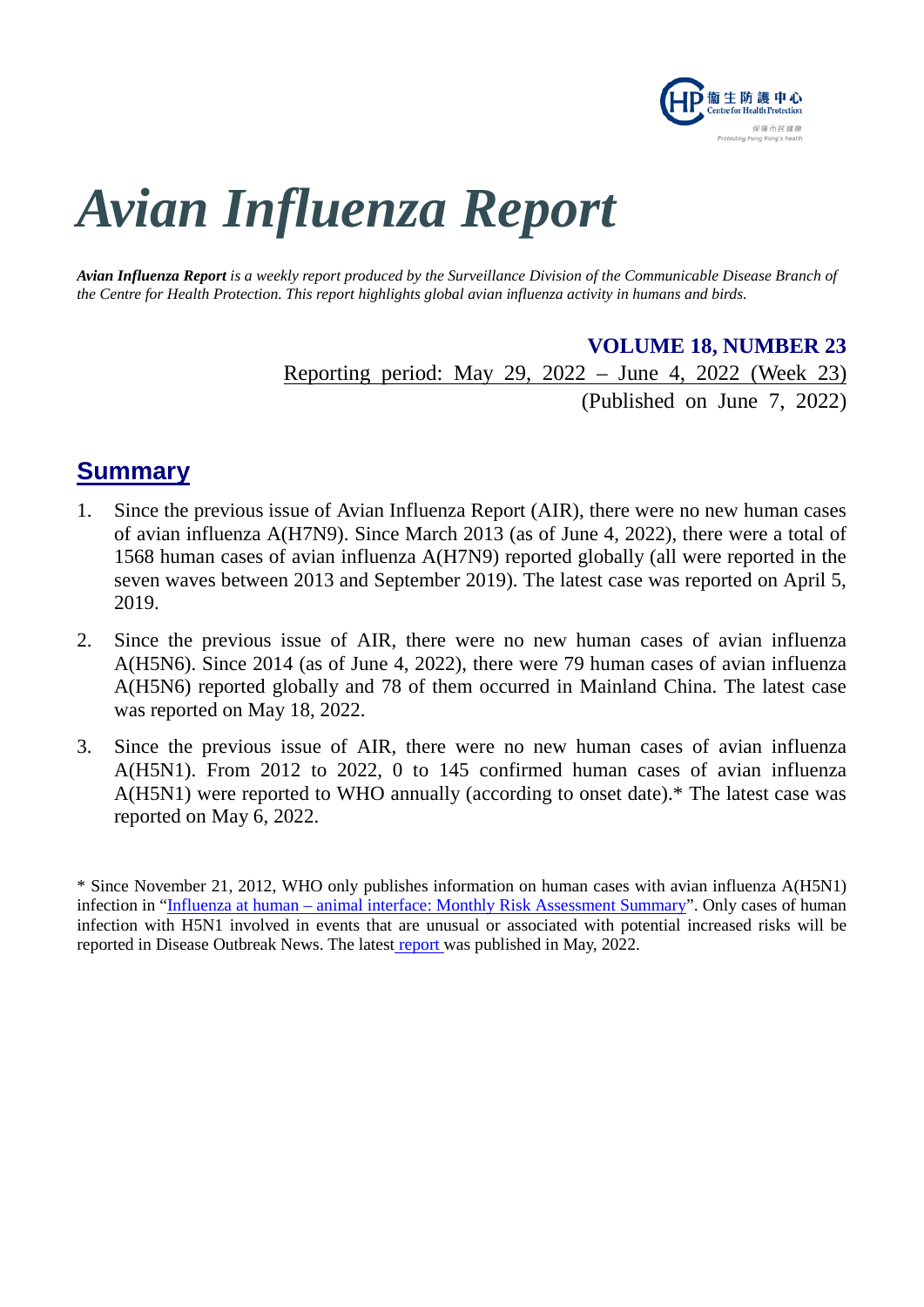# **This week's highlights**

(Sources: WHO, NHC, Mainland health authorities, Ministry of Agriculture of the People's Republic of China, Centre for Health Protection (CHP) and World Organisation for Animal Health (OIE))

## *Table 1.* **Hong Kong: Confirmed human cases of avian influenza A(H5N1 / H5N6 / H7N9) since previous issue of AIR**

|                                | No. of H5 cases<br>(No. of deaths) | No. of H7N9 cases<br>(No. of deaths) | <b>Details</b> |
|--------------------------------|------------------------------------|--------------------------------------|----------------|
| In this<br>reporting<br>period | 0(0)                               | 0(0)                                 |                |

## *Table 2.* **Outside Hong Kong: Confirmed human cases of avian influenza A(H5N1 / H5N6 / H7N9) since previous issue of AIR**

| Date of<br>report        | Country                  | Province /<br><b>Region</b> | District / City | <b>Sex</b> | Age | <b>Condition at</b><br>time of reporting | Subtype of<br>virus      |
|--------------------------|--------------------------|-----------------------------|-----------------|------------|-----|------------------------------------------|--------------------------|
| $\overline{\phantom{0}}$ | $\overline{\phantom{0}}$ |                             |                 | -          |     |                                          | $\overline{\phantom{0}}$ |

## *Table 3.* **Confirmed human cases of avian influenza A(H5N1) reported to WHO / NHC since 2003 (by onset date) §**

| Year    | <b>Cases</b>     | <b>Deaths</b>    | <b>Case fatality rate</b> |
|---------|------------------|------------------|---------------------------|
| 2003    | $\overline{4}$   | $\overline{4}$   | 100%                      |
| 2004    | 46               | 32               | 69.6%                     |
| 2005    | 98               | 43               | 43.9%                     |
| 2006    | 115              | 79               | 68.7%                     |
| 2007    | 88               | 59               | 67.0%                     |
| 2008    | 44               | 33               | 75.0%                     |
| 2009    | 73               | 32               | 43.8%                     |
| 2010    | 48               | 24               | 50.0%                     |
| 2011    | 62               | 34               | 54.8%                     |
| 2012    | 32               | 20               | 62.5%                     |
| 2013    | 39               | 25               | 64.1%                     |
| 2014    | 52               | 22               | 42.3%                     |
| 2015    | 145              | 42               | 29.0%                     |
| 2016    | 10               | 3                | 30.0%                     |
| 2017    | $\overline{4}$   | $\overline{2}$   | 50.0%                     |
| 2018    | $\boldsymbol{0}$ | $\boldsymbol{0}$ | 0%                        |
| 2019    | 1                | $\mathbf{1}$     | 100%                      |
| 2020    | 1                | $\boldsymbol{0}$ | 0%                        |
| 2021    | $\overline{2}$   | $\mathbf{1}$     | 50%                       |
| 2022    | 1                | $\overline{0}$   | 0%                        |
| Overall | 865              | 456              | 52.7%                     |

§ Further breakdown by countries is available at [WHO](https://www.who.int/publications/m/item/cumulative-number-of-confirmed-human-cases-for-avian-influenza-a(h5n1)-reported-to-who-2003-2022-1-april-2022) website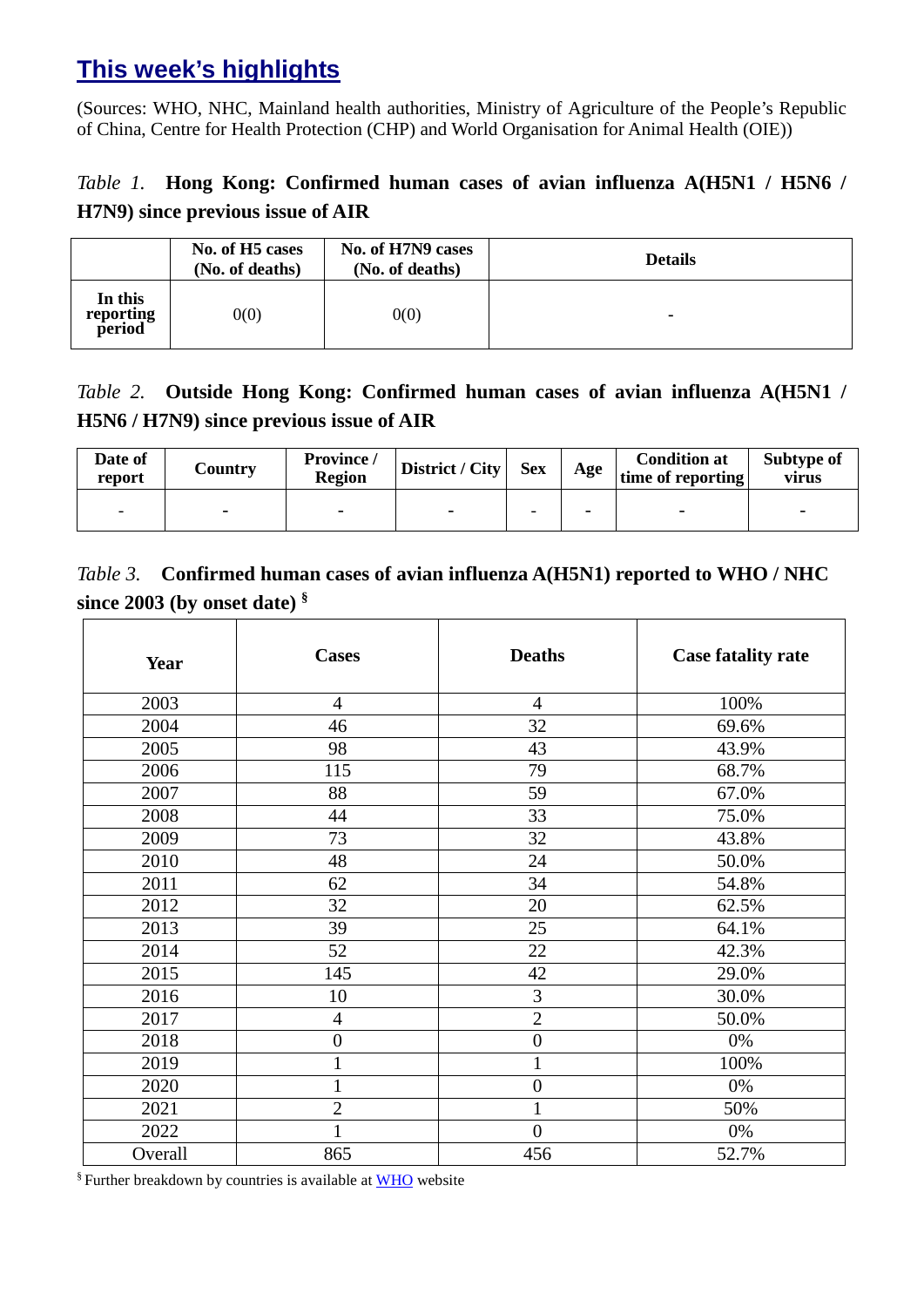| <b>Countries /Areas</b>                | <b>Cumulative no. of cases</b><br>(December 2003 to June 2022) | No. of recent cases<br>(February to June 2022) |
|----------------------------------------|----------------------------------------------------------------|------------------------------------------------|
| Azerbaijan                             | 8                                                              |                                                |
| Bangladesh                             | 8                                                              | $\overline{0}$                                 |
| Cambodia                               | 56                                                             | $\overline{0}$                                 |
| Canada                                 |                                                                | $\overline{0}$                                 |
| Mainland China                         | $53^{\#}$                                                      | $\overline{0}$                                 |
| Djibouti                               |                                                                | $\boldsymbol{0}$                               |
| Egypt                                  | 359                                                            | $\overline{0}$                                 |
| India                                  |                                                                | 0                                              |
| Indonesia                              | 200                                                            | $\overline{0}$                                 |
| Iraq                                   | 3                                                              | $\overline{0}$                                 |
| Lao People's<br>Democratic<br>Republic | 3                                                              | $\Omega$                                       |
| Myanmar                                |                                                                | $\overline{0}$                                 |
| Nepal                                  |                                                                | $\overline{0}$                                 |
| Nigeria                                |                                                                | $\overline{0}$                                 |
| Pakistan                               | 3                                                              | $\overline{0}$                                 |
| Thailand                               | 25                                                             | $\boldsymbol{0}$                               |
| Turkey                                 | 12                                                             | $\overline{0}$                                 |
| <b>United Kingdom</b>                  |                                                                | $\overline{0}$                                 |
| <b>United States of</b><br>America     |                                                                | 1                                              |
| Vietnam                                | 127                                                            | $\overline{0}$                                 |
| Overall                                | 865                                                            |                                                |

*Table 4.* **Confirmed human cases of avian influenza A(H5N1) reported to WHO / NHC since 2003 (by date of reporting)**

# Including two cases from Mainland China detected in Hong Kong

#### *Table 5.* **Cumulative numbers of confirmed cases of human infection with avian influenza A(H5N6) since 2014 and since January 2022 respectively**

| <b>Confirmed H5N6 human cases have</b><br>been reported in the following<br>countries / areas |                                            | <b>Cumulative no. of cases</b><br>since 2014<br>(79 cases in total)<br>(as of June 4, 2022) | <b>Cumulative no. of cases</b><br>since January 2022<br>(21 cases in total)<br>(as of June 4, 2022) |
|-----------------------------------------------------------------------------------------------|--------------------------------------------|---------------------------------------------------------------------------------------------|-----------------------------------------------------------------------------------------------------|
|                                                                                               | Guangxi Zhuang<br><b>Autonomous Region</b> | 18                                                                                          |                                                                                                     |
|                                                                                               | <b>Guangdong Province</b>                  | 13                                                                                          |                                                                                                     |
|                                                                                               | Hunan Province                             | 13                                                                                          | 0                                                                                                   |
|                                                                                               | <b>Sichuan Province</b>                    | 12                                                                                          | 5                                                                                                   |
|                                                                                               | Jiangsu Province                           | 5                                                                                           | 3                                                                                                   |
| Mainland                                                                                      | <b>Chongqing Municipality</b>              | 3                                                                                           | 0                                                                                                   |
| China                                                                                         | Anhui Province                             | $\overline{2}$                                                                              | 0                                                                                                   |
|                                                                                               | <b>Fujian Province</b>                     | $\overline{2}$                                                                              |                                                                                                     |
|                                                                                               | Jiangxi Province                           | $2*$                                                                                        |                                                                                                     |
|                                                                                               | <b>Yunnan Province</b>                     | $\overline{2}$                                                                              | 0                                                                                                   |
|                                                                                               | Zhejiang Province                          | $\overline{2}$                                                                              | $\overline{2}$                                                                                      |
|                                                                                               | <b>Beijing Municipality</b>                |                                                                                             | 0                                                                                                   |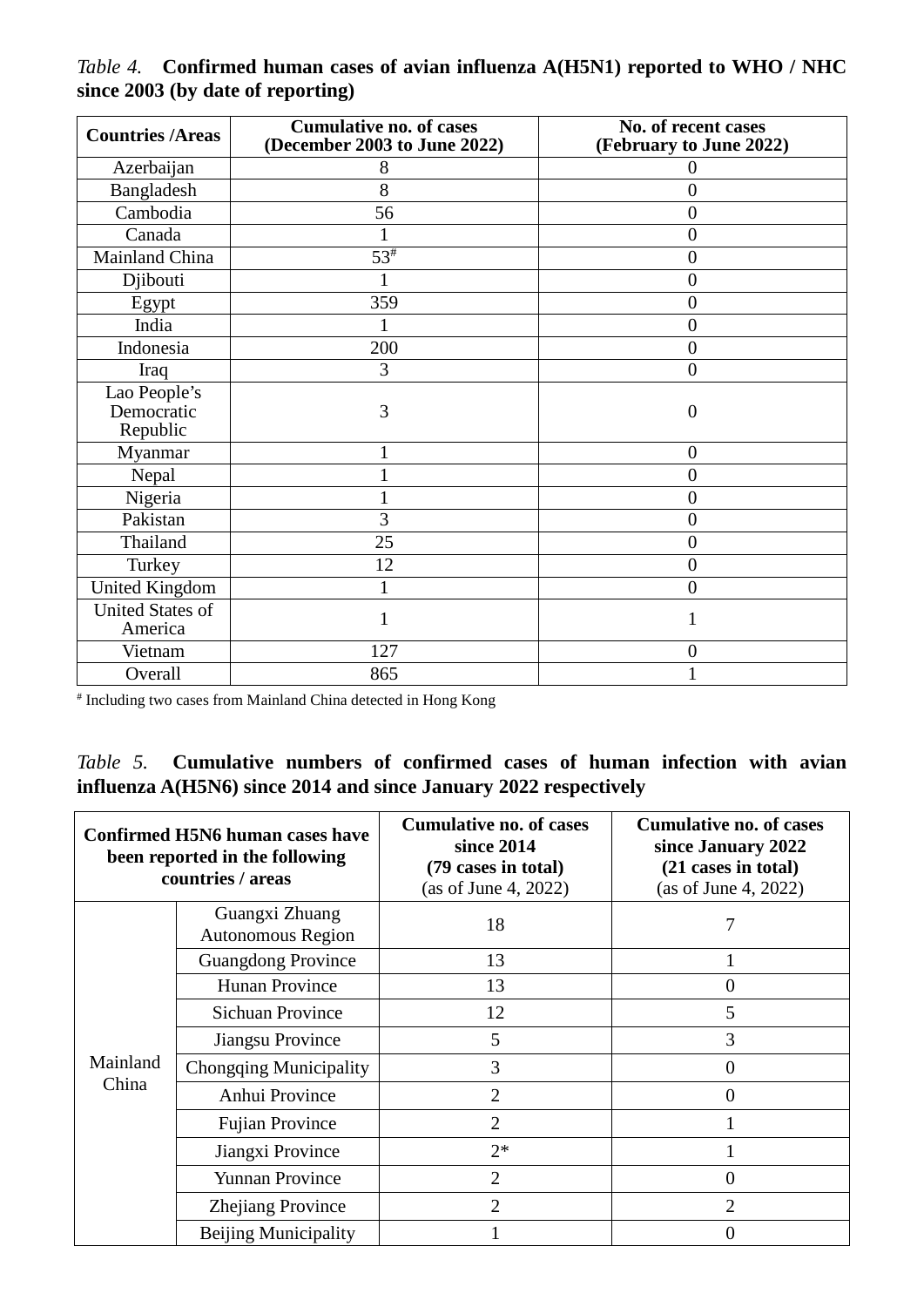| Confirmed H5N6 human cases have<br>been reported in the following<br>countries / areas |                         | <b>Cumulative no. of cases</b><br>since 2014<br>(79 cases in total)<br>(as of June 4, 2022) | <b>Cumulative no. of cases</b><br>since January 2022<br>(21 cases in total)<br>(as of June 4, 2022) |
|----------------------------------------------------------------------------------------|-------------------------|---------------------------------------------------------------------------------------------|-----------------------------------------------------------------------------------------------------|
|                                                                                        | <b>Guizhou Province</b> |                                                                                             |                                                                                                     |
|                                                                                        | Henan Province          |                                                                                             |                                                                                                     |
|                                                                                        | Hubei Province          |                                                                                             |                                                                                                     |
| Lao People's Democratic Republic                                                       |                         |                                                                                             |                                                                                                     |

\* one case was imported from Guangdong Province

#### *Table 6.* **Cumulative numbers of confirmed cases of human infection with avian influenza A(H7N9) since 2013 and since October 2021 respectively**

| <b>Confirmed H7N9 human cases have</b><br>been reported in the following<br>countries / areas |                                     | <b>Cumulative no. of cases</b><br>since 2013<br>(1568 cases in total)<br>(as of June 4, 2022) | <b>Cumulative no. of cases</b><br>since October 2021<br>(0 case in total)<br>(as of June 4, 2022) |
|-----------------------------------------------------------------------------------------------|-------------------------------------|-----------------------------------------------------------------------------------------------|---------------------------------------------------------------------------------------------------|
|                                                                                               | Zhejiang Province                   | 310                                                                                           | $\overline{0}$                                                                                    |
|                                                                                               | <b>Guangdong Province</b>           | 259                                                                                           | $\boldsymbol{0}$                                                                                  |
|                                                                                               | <b>Jiangsu Province</b>             | 252                                                                                           | $\overline{0}$                                                                                    |
|                                                                                               | Fujian Province                     | 108                                                                                           | $\overline{0}$                                                                                    |
|                                                                                               | Anhui Province                      | 99                                                                                            | $\overline{0}$                                                                                    |
|                                                                                               | <b>Hunan Province</b>               | 95                                                                                            | $\mathbf{0}$                                                                                      |
|                                                                                               | Shanghai Municipality               | 57                                                                                            | $\boldsymbol{0}$                                                                                  |
|                                                                                               | Jiangxi Province                    | 52                                                                                            | $\boldsymbol{0}$                                                                                  |
|                                                                                               | <b>Sichuan Province</b>             | 38                                                                                            | $\overline{0}$                                                                                    |
|                                                                                               | <b>Beijing Municipality</b>         | 35                                                                                            | $\boldsymbol{0}$                                                                                  |
|                                                                                               | Guangxi Zhuang<br>Autonomous Region | 31                                                                                            | $\boldsymbol{0}$                                                                                  |
|                                                                                               | Hubei Province                      | 31                                                                                            | $\boldsymbol{0}$                                                                                  |
|                                                                                               | Hebei Province                      | 29                                                                                            | $\overline{0}$                                                                                    |
| Mainland                                                                                      | Henan Province                      | 28                                                                                            | $\boldsymbol{0}$                                                                                  |
| China                                                                                         | <b>Shandong Province</b>            | 28                                                                                            | $\overline{0}$                                                                                    |
|                                                                                               | <b>Guizhou Province</b>             | 20                                                                                            | $\boldsymbol{0}$                                                                                  |
|                                                                                               | Xinjiang Uygur<br>Autonomous Region | 14                                                                                            | $\boldsymbol{0}$                                                                                  |
|                                                                                               | Chongqing Municipality              | 9                                                                                             | $\overline{0}$                                                                                    |
|                                                                                               | Yunnan Province                     | 8                                                                                             | $\boldsymbol{0}$                                                                                  |
|                                                                                               | Shaanxi Province                    | $\overline{7}$                                                                                | $\mathbf{0}$                                                                                      |
|                                                                                               | <b>Gansu Province</b>               | 6                                                                                             | $\overline{0}$                                                                                    |
|                                                                                               | <b>Liaoning Province</b>            | 5                                                                                             | $\mathbf{0}$                                                                                      |
|                                                                                               | <b>Tianjin Municipality</b>         | 5                                                                                             | $\mathbf{0}$                                                                                      |
|                                                                                               | Jilin Province                      | 3                                                                                             | $\overline{0}$                                                                                    |
|                                                                                               | Shanxi Province                     | 3                                                                                             | $\boldsymbol{0}$                                                                                  |
|                                                                                               | <b>Tibet Autonomous Region</b>      | 3                                                                                             | $\boldsymbol{0}$                                                                                  |
|                                                                                               | Inner Mongolia<br>Autonomous Region | $\overline{2}$                                                                                | $\boldsymbol{0}$                                                                                  |
|                                                                                               | Hong Kong                           | $21*$                                                                                         | $\boldsymbol{0}$                                                                                  |
|                                                                                               | Taiwan                              | $5*$                                                                                          | $\boldsymbol{0}$                                                                                  |
|                                                                                               | Canada                              | $2*$                                                                                          | $\boldsymbol{0}$                                                                                  |
| Macao                                                                                         |                                     | $\overline{2^*}$                                                                              | $\boldsymbol{0}$                                                                                  |
| Malaysia                                                                                      |                                     | $1*$                                                                                          | $\boldsymbol{0}$                                                                                  |

\* All cases imported from Mainland China

# The latest case imported from Mainland China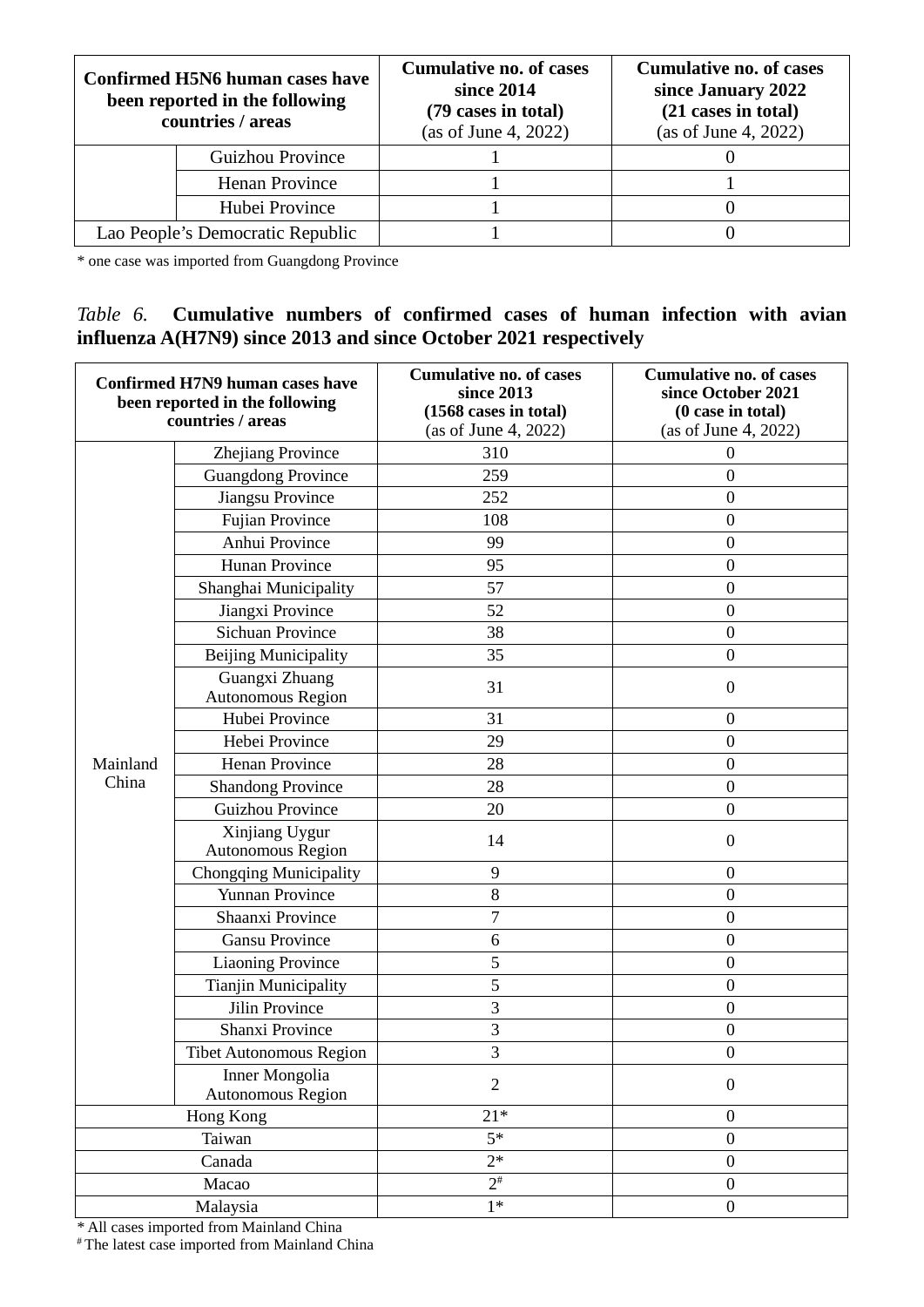*Table 7.* **Confirmed human cases of avian influenza A infections other than avian influenza A(H5N1 / H5N6 / H7N9) reported in the past 6 months (as of June 6, 2022)**

|                                  | <b>Place of</b><br>occurrence   | No. of cases<br>(No. of<br>deaths) | <b>Details</b>                                                        |
|----------------------------------|---------------------------------|------------------------------------|-----------------------------------------------------------------------|
|                                  |                                 | 2(0)                               | Avian influenza A(H9N2):                                              |
|                                  | <b>Mainland</b><br>China        |                                    | <b>Hunan Province:</b><br>п                                           |
| In this<br>reporting             |                                 |                                    | A 5-year-old boy with onset on April 26,<br>α<br>2022.                |
| period                           |                                 |                                    | <b>Guizhou Province:</b><br>$\blacksquare$                            |
|                                  |                                 |                                    | A 2-year-old boy with onset on May 8,<br>α<br>2022.                   |
|                                  |                                 |                                    | Avian influenza A(H3N8):                                              |
|                                  |                                 |                                    | <b>Henan Province:</b><br>П                                           |
|                                  |                                 |                                    | A 4-year-old boy with onset on April 5,<br>α                          |
|                                  |                                 |                                    | 2022.                                                                 |
|                                  |                                 |                                    | <b>Hunan Province:</b>                                                |
|                                  |                                 | 11(0)                              | A 5-year-old boy with onset on May 9,<br>α<br>2022.                   |
|                                  |                                 |                                    | Avian influenza A(H9N2):                                              |
|                                  |                                 |                                    | <b>Guangdong Province:</b><br>п                                       |
|                                  |                                 |                                    | A 7-year-old girl<br>with<br>α<br>onset<br>on                         |
|                                  |                                 |                                    | December 6, 2021.                                                     |
|                                  |                                 |                                    | <b>Anhui Province:</b><br>п                                           |
|                                  |                                 |                                    | A 5-year-old boy with onset on January<br>α                           |
| <b>Previously</b>                |                                 |                                    | 3, 2022.                                                              |
| reported cases                   | <b>Mainland</b><br><b>China</b> |                                    | A 2-year-old boy with onset on January<br>о                           |
| (onset/reported<br>in the past 6 |                                 |                                    | 18, 2022.                                                             |
| months)                          |                                 |                                    | A 2-year-old girl with onset on January<br>$\Box$                     |
|                                  |                                 |                                    | 29, 2022.                                                             |
|                                  |                                 |                                    | <b>Hubei Province:</b><br>п                                           |
|                                  |                                 |                                    | A 3-year-old<br>girl<br>with<br>α<br>onset<br>on<br>December 7, 2021. |
|                                  |                                 |                                    | A 3-year-old boy<br>with<br>onset<br>о<br>on                          |
|                                  |                                 |                                    | December 13, 2021.                                                    |
|                                  |                                 |                                    | A 5-year-old girl<br>with<br>onset<br>о<br>on                         |
|                                  |                                 |                                    | December 28, 2021.                                                    |
|                                  |                                 |                                    | <b>Guangxi Zhuang Autonomous Region:</b><br>п                         |
|                                  |                                 |                                    | A 14-year-old girl with onset<br>α<br>on                              |
|                                  |                                 |                                    | December 9, 2021.                                                     |
|                                  |                                 |                                    | <b>Jiangxi Province:</b><br>п                                         |
|                                  |                                 |                                    | A 51-year-old woman with onset on<br>α                                |
|                                  |                                 |                                    | January 11, 2022.                                                     |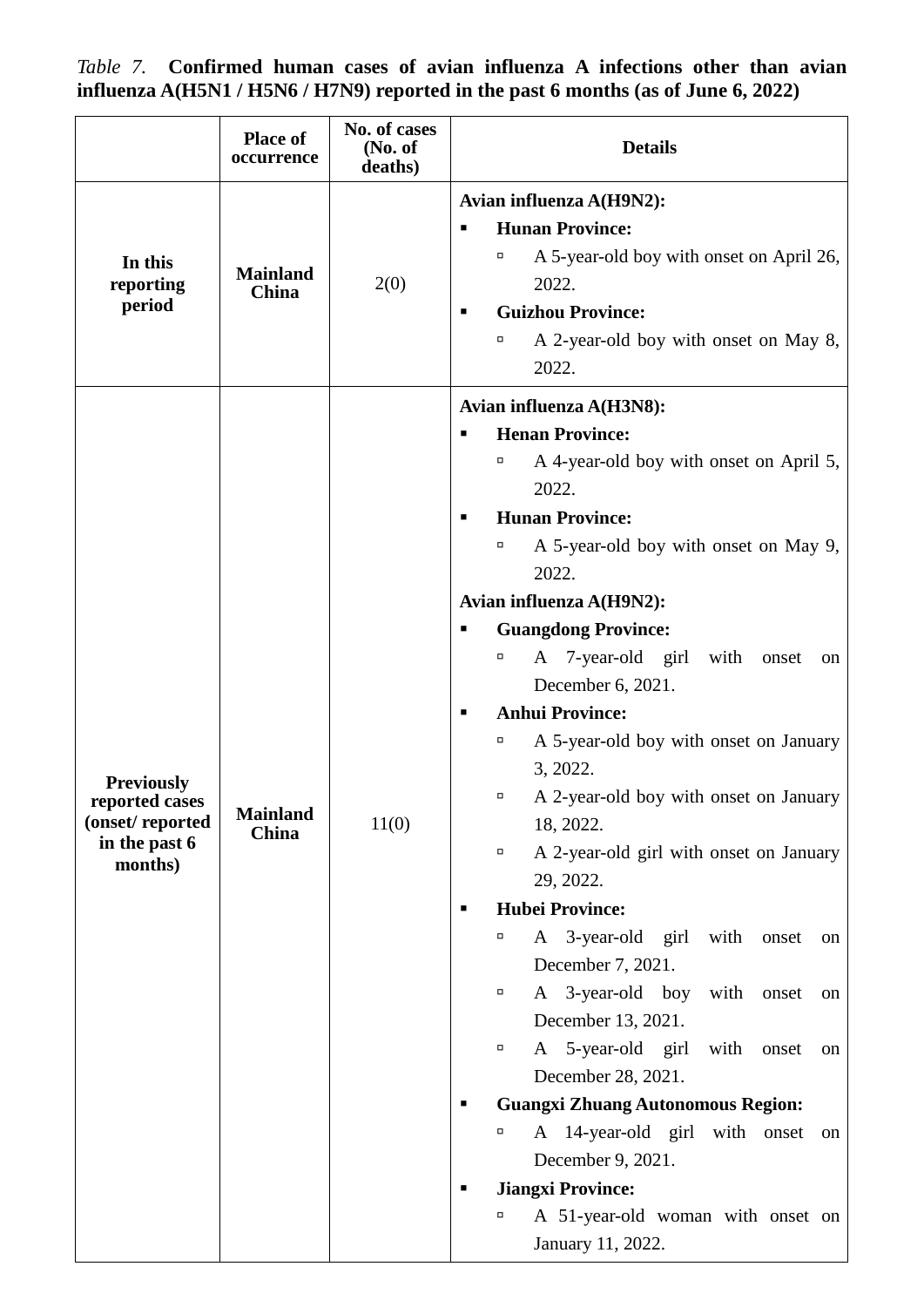| <b>Place of</b><br>occurrence | No. of cases<br>(No. of<br>deaths) | <b>Details</b>                                                                           |  |
|-------------------------------|------------------------------------|------------------------------------------------------------------------------------------|--|
| Cambodia                      | 1(0)                               | Avian influenza A(H9N2):<br>A 13-month-old girl with onset on February<br>п<br>27, 2022. |  |

#### *Table 8.* **Hong Kong: Confirmed reports of avian influenza A(H5) or avian influenza A(H7N9) in poultry / wild birds / environmental samples since 2015**

|   |                                                                                                                                                                                                          | No. of reports of H5<br>in poultry / wild<br>birds /                                                                                                       | No. of reports of<br>H7N9 in poultry /<br>wild birds / | <b>Details</b>                                                                                                                                                                                                                      |  |  |  |
|---|----------------------------------------------------------------------------------------------------------------------------------------------------------------------------------------------------------|------------------------------------------------------------------------------------------------------------------------------------------------------------|--------------------------------------------------------|-------------------------------------------------------------------------------------------------------------------------------------------------------------------------------------------------------------------------------------|--|--|--|
|   |                                                                                                                                                                                                          | environmental<br>samples                                                                                                                                   | environmental<br>samples                               |                                                                                                                                                                                                                                     |  |  |  |
|   | In this                                                                                                                                                                                                  |                                                                                                                                                            |                                                        |                                                                                                                                                                                                                                     |  |  |  |
|   | reporting                                                                                                                                                                                                | $\overline{0}$                                                                                                                                             | $\overline{0}$                                         |                                                                                                                                                                                                                                     |  |  |  |
|   | period                                                                                                                                                                                                   |                                                                                                                                                            |                                                        |                                                                                                                                                                                                                                     |  |  |  |
|   | <b>Previously</b>                                                                                                                                                                                        |                                                                                                                                                            |                                                        |                                                                                                                                                                                                                                     |  |  |  |
|   | reported cases                                                                                                                                                                                           |                                                                                                                                                            |                                                        |                                                                                                                                                                                                                                     |  |  |  |
|   | since 2015                                                                                                                                                                                               | $20^*$                                                                                                                                                     | $1^{\#}$                                               |                                                                                                                                                                                                                                     |  |  |  |
|   |                                                                                                                                                                                                          |                                                                                                                                                            |                                                        |                                                                                                                                                                                                                                     |  |  |  |
|   | (before this                                                                                                                                                                                             |                                                                                                                                                            |                                                        |                                                                                                                                                                                                                                     |  |  |  |
|   | reporting period)                                                                                                                                                                                        |                                                                                                                                                            |                                                        |                                                                                                                                                                                                                                     |  |  |  |
|   |                                                                                                                                                                                                          | Carcass of a peregrine falcon found in Yuen Long on April 9, 2015 (H5N6)<br>Carcass of an oriental magpie robin found in Sai Kung on April 29, 2015 (H5N6) |                                                        |                                                                                                                                                                                                                                     |  |  |  |
|   |                                                                                                                                                                                                          | Carcass of an oriental magpie robin found in Kwai Chung on November 17, 2015 (H5N6)                                                                        |                                                        |                                                                                                                                                                                                                                     |  |  |  |
|   |                                                                                                                                                                                                          | Carcass of a great egret found in Wong Tai Sin on December 31, 2015 (H5N6).                                                                                |                                                        |                                                                                                                                                                                                                                     |  |  |  |
|   |                                                                                                                                                                                                          | Chicken carcass found in Tuen Mun on February 14, 2016 (H5N6)                                                                                              |                                                        |                                                                                                                                                                                                                                     |  |  |  |
|   | Chicken carcass found in Tai O on February 18, 2016 (H5N6)                                                                                                                                               |                                                                                                                                                            |                                                        |                                                                                                                                                                                                                                     |  |  |  |
|   | Samples of faecal droppings collected at Mai Po Nature Reserve on November 25, 2016 (H5N6)                                                                                                               |                                                                                                                                                            |                                                        |                                                                                                                                                                                                                                     |  |  |  |
|   | A sample of faecal droppings collected at Mai Po Nature Reserve on November 30, 2016 (H5N6)                                                                                                              |                                                                                                                                                            |                                                        |                                                                                                                                                                                                                                     |  |  |  |
|   |                                                                                                                                                                                                          | A dead red-whiskered bulbul collected at Kowloon City on April 7, 2017 (H5N6)                                                                              |                                                        |                                                                                                                                                                                                                                     |  |  |  |
|   |                                                                                                                                                                                                          | A dead oriental magpie robin found in Tseung Kwan O on December 21, 2017 (H5N6)                                                                            |                                                        |                                                                                                                                                                                                                                     |  |  |  |
|   |                                                                                                                                                                                                          |                                                                                                                                                            |                                                        | A dead black-faced spoonbill found in the Hong Kong Wetland Park in Tin Shui Wai on December 21, 2017 (H5N6)<br>An environmental swab of a chopping board and skin swabs of a chilled duck sample taken from a fresh provision shop |  |  |  |
|   |                                                                                                                                                                                                          | in Wan Chai on 2 January & 9 January, 2018 (H5N6)                                                                                                          |                                                        |                                                                                                                                                                                                                                     |  |  |  |
|   |                                                                                                                                                                                                          |                                                                                                                                                            |                                                        | An oropharyngeal swab from a batch of chilled chicken taken at a fresh provision shop in Mong Kok, reported on 23                                                                                                                   |  |  |  |
|   | <b>January, 2018 (H5N6)</b>                                                                                                                                                                              |                                                                                                                                                            |                                                        |                                                                                                                                                                                                                                     |  |  |  |
|   |                                                                                                                                                                                                          | A black-headed gull carcass found in Ngau Hom Tsuen, Lau Fau Shan on February 8, 2018 (H5N6)                                                               |                                                        |                                                                                                                                                                                                                                     |  |  |  |
|   |                                                                                                                                                                                                          | A dead crested myna found at Kun Lung Wai, Fanling reported on April 9, 2018 (H5N6)                                                                        |                                                        |                                                                                                                                                                                                                                     |  |  |  |
|   | A swab sample taken from a bird cage housing a hill myna at a pet bird shop in Yuen Po Street Bird Garden in Mong                                                                                        |                                                                                                                                                            |                                                        |                                                                                                                                                                                                                                     |  |  |  |
|   | Kok on 7 April, 2018 (H5N6)                                                                                                                                                                              |                                                                                                                                                            |                                                        |                                                                                                                                                                                                                                     |  |  |  |
|   | Samples of faecal droppings collected at Mai Po Nature Reserve reported on January 14, 2021 (H5N8)                                                                                                       |                                                                                                                                                            |                                                        |                                                                                                                                                                                                                                     |  |  |  |
|   | Carcass of a peregrine falcon found in Wu Kai Sha reported on February 1, 2021 (H5N8)<br>Carcass of a black-faced spoonbill found in the Hong Kong Wetland Park in Tin Shui Wai reported on December 20, |                                                                                                                                                            |                                                        |                                                                                                                                                                                                                                     |  |  |  |
|   | 2021 (H5N1)                                                                                                                                                                                              |                                                                                                                                                            |                                                        |                                                                                                                                                                                                                                     |  |  |  |
|   |                                                                                                                                                                                                          | Carcass of a Eurasian Curlew found in the Mai Po Nature Reserve reported on January 26, 2022 (H5N1)                                                        |                                                        |                                                                                                                                                                                                                                     |  |  |  |
| # |                                                                                                                                                                                                          |                                                                                                                                                            |                                                        | A sample of faecal droppings of live poultry taken from a poultry stall in Yan Oi Market in Tuen Mun reported on June                                                                                                               |  |  |  |
|   | 5, 2016 (H7N9)                                                                                                                                                                                           |                                                                                                                                                            |                                                        |                                                                                                                                                                                                                                     |  |  |  |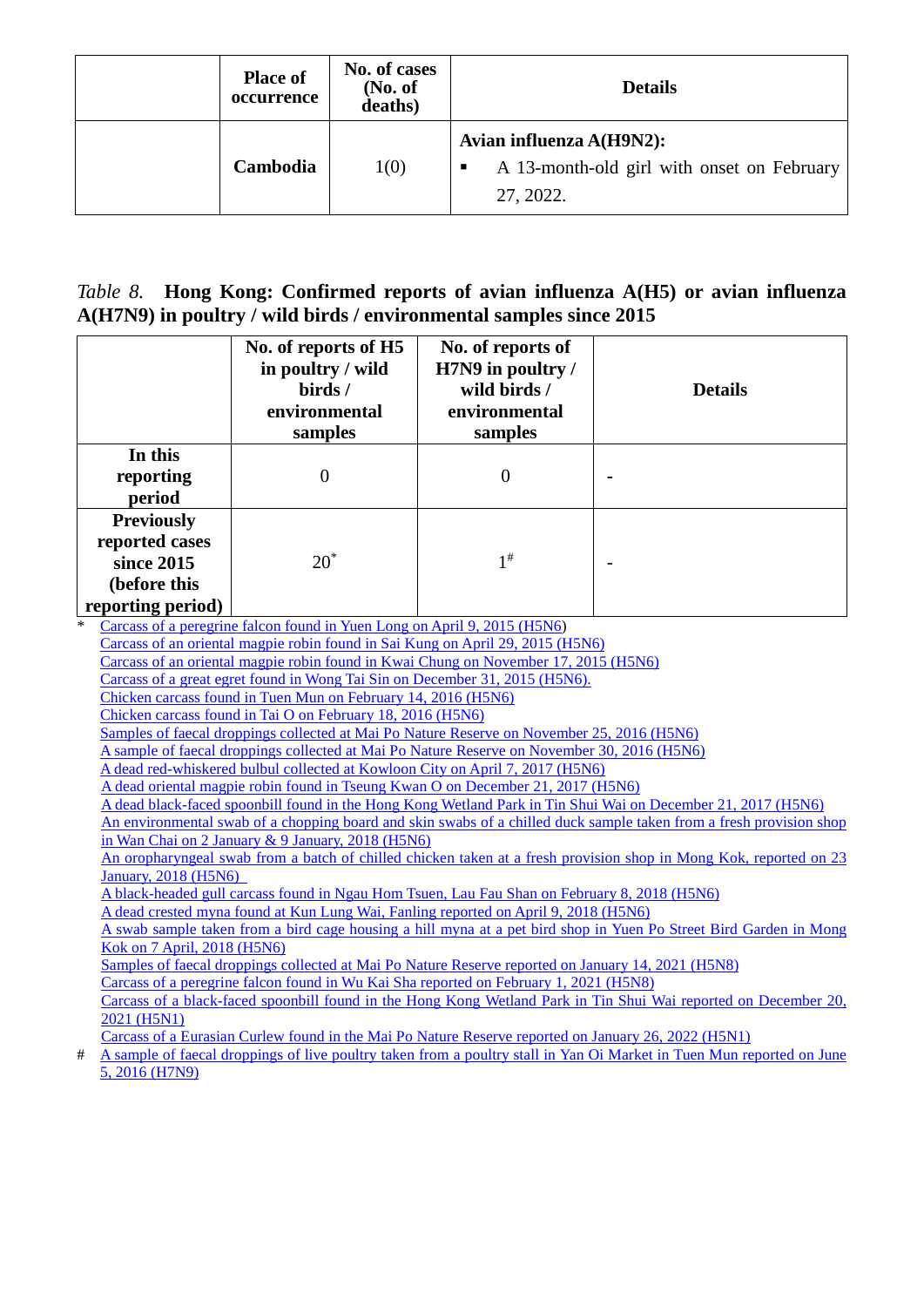*Table 9.* **Outside Hong Kong: Confirmed avian influenza A(H5) or other highly pathogenic avian influenza in poultry / wild birds / environmental samples reported in this week – number of reports for various subtypes of virus**

| <b>Subtype of virus</b> | No. of reports |
|-------------------------|----------------|
| H5N1                    | 18             |
| H5N8                    |                |

#### *Table 10.* **Outside Hong Kong: Confirmed avian influenza A(H5) or other highly pathogenic avian influenza in poultry / wild birds / environmental samples reported in this week – details of reports**

| <b>Places of</b><br>occurrence | <b>Details</b>                                                                                                                                                                                                                                                                                                   | <b>OIE Report Date</b>                       |
|--------------------------------|------------------------------------------------------------------------------------------------------------------------------------------------------------------------------------------------------------------------------------------------------------------------------------------------------------------|----------------------------------------------|
| Canada                         | Samples from birds in Manitoba, Ontario, British<br>Columbia and Alberta were tested positive for highly<br>pathogenic avian influenza A(H5N1).                                                                                                                                                                  | May 31, 2022                                 |
| <b>Netherlands</b>             | Samples from birds in Overijssel, Zuid-Holland,<br>Noord-Holland,<br>Friesland,<br>Gelderland,<br>Limburg,<br>Flevoland, Utrecht, Noord-Brabant, Zeeland, Groningen,<br>Drenthe, Ijsselmeer, Dutch Exclusive Economic Zone and<br>Drenthe were tested positive for highly pathogenic avian<br>influenza A(H5N1). | May 31, 2022                                 |
| Finland                        | Samples from birds in Etelä-Suomen aluehallintovirasto,<br>Lounais-Suomen aluehallintovirasto and Pohjois-Suomen<br>aluehallintovirasto were tested positive for highly<br>pathogenic avian influenza A(H5N1).                                                                                                   | June 1, 2022                                 |
|                                | Samples from poultry and birds in Bács-Kiskun and<br>Szabolcs-Szatmár-Bereg were tested positive for highly<br>pathogenic avian influenza A(H5N1).                                                                                                                                                               | June 1, 2022<br>June 2, 2022<br>June 3, 2022 |
| Hungary                        | Samples<br>from<br>birds<br>Gyor-Moson-Sopron,<br>in<br>Komárom-Esztergom, Tolna, Baranya, Hajdú-Bihar,<br>Csongrád, Fejér, Borsod-Abaúj-Zemplén, Pest, Budapest<br>and Vas were tested positive for highly pathogenic avian<br>influenza A(H5N1).                                                               | June 1, 2022                                 |
|                                | Samples from poultry in Békés and Csongrád-Csanád<br>were tested positive for highly pathogenic avian influenza<br>$A(H5N1)$ .                                                                                                                                                                                   | June 2, 2022<br>June 3, 2022                 |
| Latvia                         | Samples from birds in Rgas were tested positive for<br>highly pathogenic avian influenza A(H5N1).                                                                                                                                                                                                                | June 1, 2022                                 |
| Slovakia                       | Samples from poultry in Sala were tested positive for<br>highly pathogenic avian influenza A(H5N1).                                                                                                                                                                                                              | June 1, 2022                                 |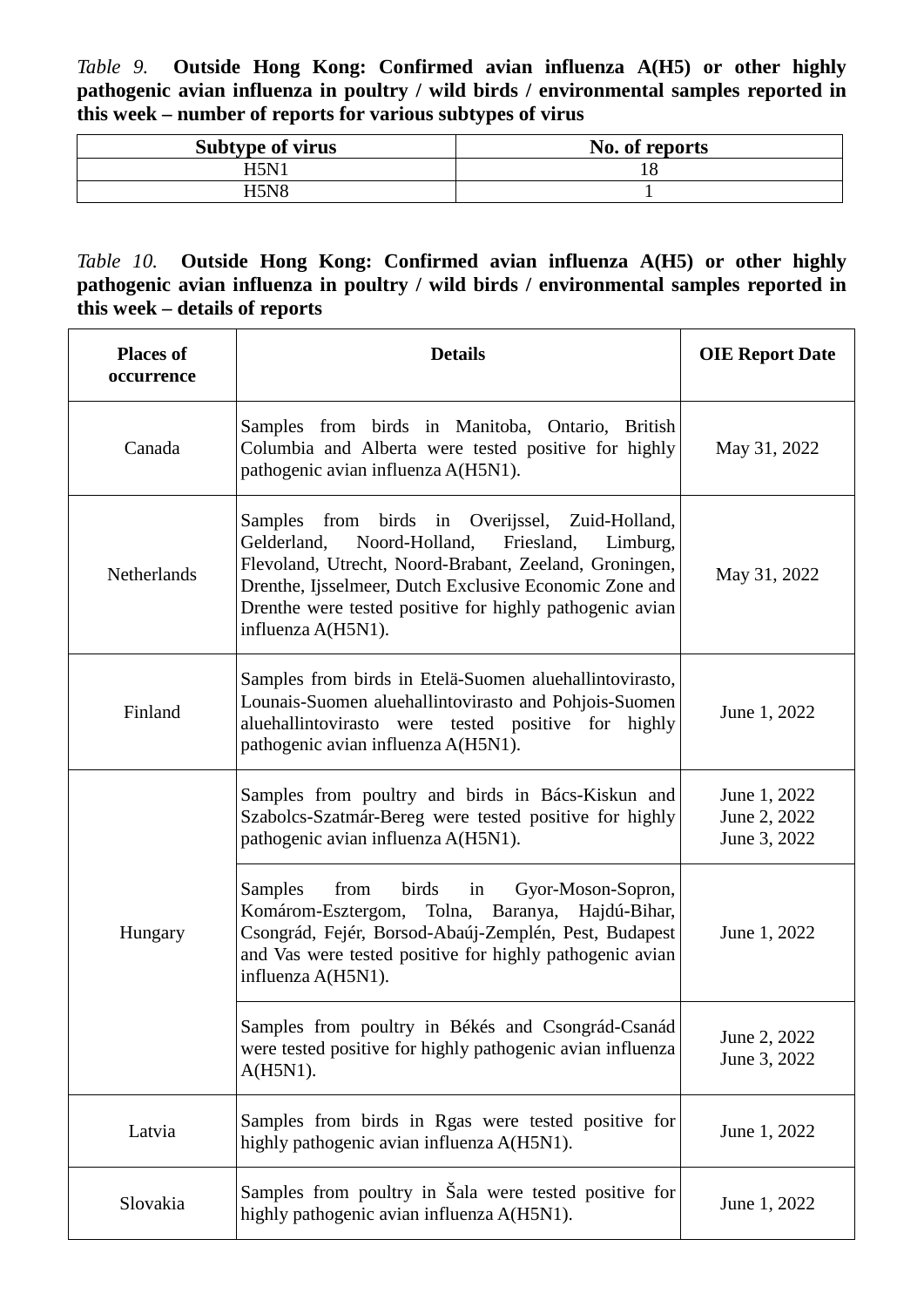| Germany                            | Samples from birds in Mecklenburg-Vorpommern,<br>Niedersachsen and Sachsen-Anhalt were tested positive<br>for highly pathogenic avian influenza A(H5N1).                                                                                                                                                                                                                            | June 2, 2022 |
|------------------------------------|-------------------------------------------------------------------------------------------------------------------------------------------------------------------------------------------------------------------------------------------------------------------------------------------------------------------------------------------------------------------------------------|--------------|
| United Kingdom                     | Samples from poultry and birds in England, Wales,<br>Scotland and Northern Ireland were tested positive for<br>highly pathogenic avian influenza A(H5N1).                                                                                                                                                                                                                           | June 2, 2022 |
| Guinea                             | Samples from poultry in Coyah and Forécariah were<br>tested positive for highly pathogenic avian influenza<br>A(H5N1).                                                                                                                                                                                                                                                              | June 3, 2022 |
| Iraq                               | Samples from poultry in Wasit were tested positive for<br>highly pathogenic avian influenza A(H5N8).                                                                                                                                                                                                                                                                                | June 3, 2022 |
| Norway                             | Samples from birds in Agder, Vestland, Møre Og<br>Romsdal, Nordland and Rogaland were tested positive for<br>highly pathogenic avian influenza A(H5N1).                                                                                                                                                                                                                             | June 3, 2022 |
| <b>United States of</b><br>America | Samples from poultry and birds in Minnesota, Colorado,<br>Idaho, Kentucky, Indiana, Washington, South Dakota,<br>Iowa, Maryland, North Dakota, Missouri, Montana, Utah,<br>Pennsylvania, Kansas, North Carolina, Wisconsin, New<br>York, Nebraska, Oregon, New<br>Michigan,<br>Jersey,<br>Delaware and Maine were tested positive for highly<br>pathogenic avian influenza A(H5N1). | June 3, 2022 |
|                                    | Samples from poultry in Texas and Oklahoma were tested<br>positive for highly pathogenic avian influenza A(H5N1).                                                                                                                                                                                                                                                                   | June 3, 2022 |
|                                    | Samples from birds in Wyoming, Florida, Massachusetts,<br>Illinois, Vermont, New Hampshire, Virginia, Tennessee,<br>Connecticut, Alabama, Alaska and Ohio were tested<br>positive for highly pathogenic avian influenza A(H5N1).                                                                                                                                                    | June 3, 2022 |

For cumulative reports of avian influenza A(H5) or other highly pathogenic avian influenza in poultry / wild birds, please refer to the **OIE** website.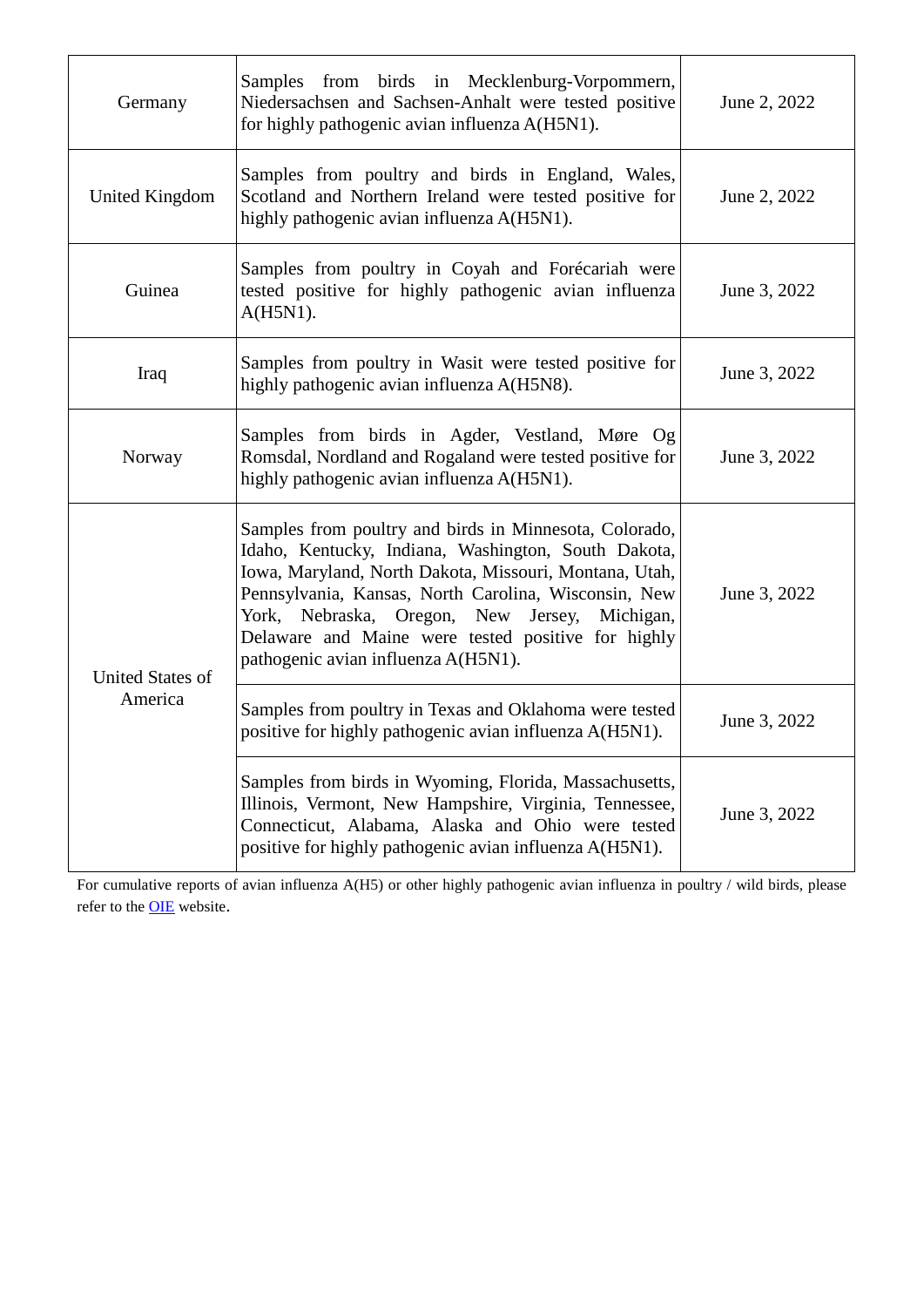*Table 11.* **Countries / areas with documented human infection with avian influenza A(H7N9) or highly pathogenic avian influenza (including infections in humans/birds and relevant environmental samples) in the past 6 months (as of June 6, 2022)**

|                                                                      | <b>Human</b> cases       |                                                                                  | Poultry cases / other related samples |                                                 | Wild bird cases / other related samples |                                                 |
|----------------------------------------------------------------------|--------------------------|----------------------------------------------------------------------------------|---------------------------------------|-------------------------------------------------|-----------------------------------------|-------------------------------------------------|
| <b>Countries / Areas</b>                                             | <b>Subtype of virus</b>  | Date of last report /<br>onset of last reported case<br>(Subtype in this report) | <b>Subtype of virus</b>               | Date of last report<br>(Subtype in this report) | <b>Subtype of virus</b>                 | Date of last report<br>(Subtype in this report) |
| Albania                                                              | $\overline{a}$           |                                                                                  | H <sub>5</sub>                        | 28/03/2022 (H5N8)                               | H <sub>5</sub>                          | 28/03/2022 (H5N1)                               |
| Austria                                                              |                          |                                                                                  |                                       |                                                 | H <sub>5</sub>                          | 06/05/2022 (H5N1)                               |
| Belgium                                                              |                          |                                                                                  | H <sub>5</sub>                        | 30/03/2022 (H5N1)                               | H <sub>5</sub>                          | 30/03/2022*<br>22/04/2022 (H5N1)                |
| Benin                                                                |                          |                                                                                  | H <sub>5</sub>                        | 27/12/2021 (H5N1)                               | $\sim$                                  |                                                 |
| <b>Burkina Faso</b>                                                  | $\overline{a}$           | $\overline{a}$                                                                   | H <sub>5</sub>                        | 24/01/2022 (H5N1)                               |                                         |                                                 |
| Cameroon                                                             | $\blacksquare$           | $\blacksquare$                                                                   | H <sub>5</sub>                        | 23/02/2022 (H5N1)                               |                                         |                                                 |
| Canada                                                               | $\overline{\phantom{a}}$ |                                                                                  | $\overline{H5}$                       | 27/05/2022 (H5N1)                               | H <sub>5</sub>                          | 31/05/2022 (H5N1)                               |
| Cote D'Ivoire                                                        | $\overline{\phantom{a}}$ |                                                                                  | $\overline{H5}$                       | 28/01/2022 (H5N1)                               |                                         |                                                 |
| Croatia                                                              | $\overline{a}$           |                                                                                  | $\overline{H5}$                       | 14/01/2022 (H5N1)                               | H <sub>5</sub>                          | 23/02/2022 (H5N1)                               |
| Czech Republic                                                       | $\sim$                   | $\sim$                                                                           | H <sub>5</sub>                        | 16/05/2022 (H5N1)                               | H <sub>5</sub>                          | 17/05/2022 (H5N1)                               |
| Denmark                                                              |                          |                                                                                  | H <sub>5</sub>                        | 13/01/2022 (H5N8)                               | H <sub>5</sub>                          | 01/04/2022 (H5N1)                               |
|                                                                      |                          |                                                                                  |                                       | 08/02/2022 (H5N1)                               |                                         | 19/04/2022 (H5N8)                               |
| Egypt                                                                | $\overline{a}$           | ÷.                                                                               | Endemic (H5)                          | Endemic (H5N1)                                  |                                         |                                                 |
| Estonia                                                              | $\sim$                   | $\blacksquare$                                                                   | H <sub>5</sub>                        | 02/12/2021 (H5N8)                               | H <sub>5</sub>                          | 05/04/2022 (H5N1)                               |
| Faroe Islands                                                        | $\sim$                   | L,                                                                               | $\blacksquare$                        |                                                 | H <sub>5</sub>                          | 22/02/2022 (H5N1)                               |
| Finland                                                              |                          |                                                                                  |                                       |                                                 | H <sub>5</sub>                          | 14/12/2021 (H5N8)                               |
|                                                                      |                          |                                                                                  |                                       |                                                 |                                         | 01/06/2022 (H5N1)                               |
| France                                                               | $\overline{a}$           |                                                                                  | H <sub>5</sub>                        | 24/05/2022 (H5N1)                               | H <sub>5</sub>                          | 24/05/2022 (H5N1)                               |
| Gabon                                                                | $\blacksquare$           |                                                                                  | H <sub>5</sub>                        | 19/05/2022 (H5N1)                               | $\overline{\phantom{a}}$                |                                                 |
|                                                                      |                          |                                                                                  |                                       |                                                 |                                         | 25/01/2022 (H5N3)                               |
| Germany                                                              |                          |                                                                                  | H <sub>5</sub>                        | 10/05/2022 (H5N1)                               | H <sub>5</sub>                          | 07/02/2022 (H5N2)                               |
|                                                                      |                          |                                                                                  |                                       |                                                 |                                         | 02/06/2022 (H5N1)                               |
| Greece                                                               | $\blacksquare$           | L,                                                                               | $\sim$                                |                                                 | H <sub>5</sub>                          | 06/05/2022 (H5N1)                               |
| Guinea                                                               | $\overline{a}$           | L,                                                                               | H <sub>5</sub>                        | 03/06/2022 (H5N1)                               |                                         |                                                 |
| $\overline{\text{Kong}}$<br>Special<br>Hong<br>Administrative Region |                          |                                                                                  |                                       |                                                 | H <sub>5</sub>                          | 26/01/2022 (H5N1)                               |
| Hungary                                                              | $\overline{a}$           |                                                                                  | H <sub>5</sub>                        | 03/06/2022 (H5N1)                               | H <sub>5</sub>                          | 01/06/2022 (H5N1)                               |
| Iceland                                                              | $\overline{a}$           | $\sim$                                                                           | H <sub>5</sub>                        | 05/05/2022 (H5N1)                               | H <sub>5</sub>                          | 06/05/2022 (H5N1)                               |
| India                                                                | $\blacksquare$           | $\sim$                                                                           | H <sub>5</sub>                        | 22/04/2022 (H5N1)                               | H <sub>5</sub>                          | 07/12/2021 (H5N1)                               |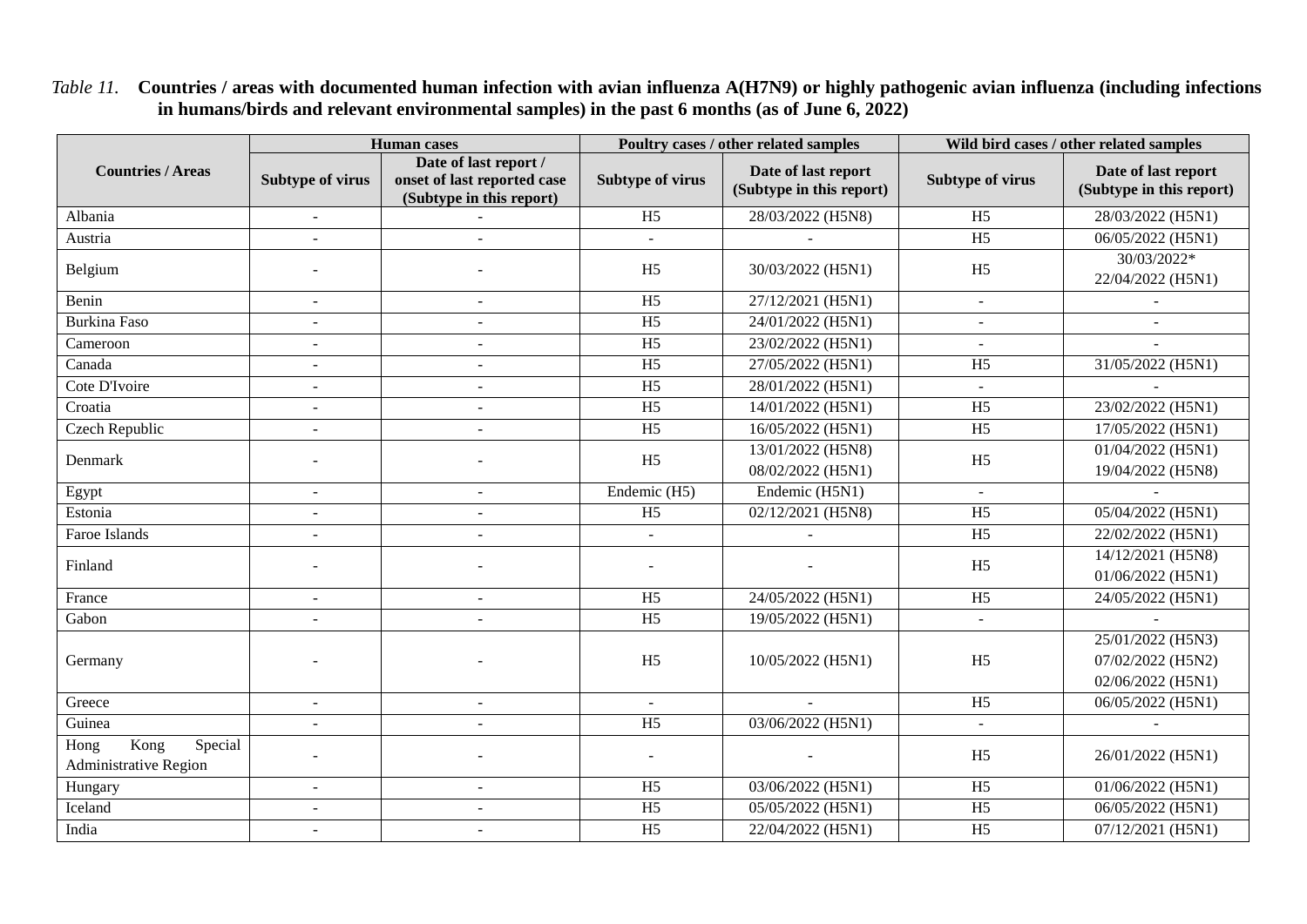|                          | <b>Human</b> cases      |                                                                                                       | Poultry cases / other related samples |                                                 | Wild bird cases / other related samples |                                                 |
|--------------------------|-------------------------|-------------------------------------------------------------------------------------------------------|---------------------------------------|-------------------------------------------------|-----------------------------------------|-------------------------------------------------|
| <b>Countries / Areas</b> | <b>Subtype of virus</b> | Date of last report /<br>onset of last reported case<br>(Subtype in this report)                      | <b>Subtype of virus</b>               | Date of last report<br>(Subtype in this report) | Subtype of virus                        | Date of last report<br>(Subtype in this report) |
|                          |                         |                                                                                                       |                                       |                                                 |                                         | 07/12/2021 (H5N8)                               |
| Indonesia                | $\mathbf{r}$            | $\blacksquare$                                                                                        | Endemic (H5)                          | Endemic (H5N1)                                  | $\sim$                                  |                                                 |
| Iran                     | $\blacksquare$          | $\sim$                                                                                                | H <sub>5</sub>                        | 10/01/2022 (H5N5)                               |                                         | $\sim$                                          |
| Iraq                     | $\sim$                  |                                                                                                       | $\overline{H5}$                       | 03/06/2022 (H5N8)                               |                                         |                                                 |
| Ireland                  | $\blacksquare$          | $\sim$                                                                                                | H <sub>5</sub>                        | 14/01/2022 (H5N1)                               | H <sub>5</sub>                          | 23/05/2022 (H5N1)                               |
| Israel                   |                         |                                                                                                       | H <sub>5</sub>                        | 07/02/2022 (H5N1)                               | H <sub>5</sub>                          | 03/05/2022 (H5N1)<br>16/05/2022 (H5N8)          |
| Italy                    | $\overline{a}$          | $\sim$                                                                                                | H <sub>5</sub>                        | 08/04/2022 (H5N1)                               | H <sub>5</sub>                          | 29/04/2022 (H5N1)                               |
| Japan                    |                         |                                                                                                       | H <sub>5</sub>                        | 13/12/2021 (H5N8)<br>18/05/2022 (H5N1)          | H <sub>5</sub>                          | 25/04/2022*<br>26/05/2022 (H5N1)                |
| Korea                    |                         |                                                                                                       | H <sub>5</sub>                        | 11/04/2022 (H5N1)                               | H <sub>5</sub>                          | 11/02/2022 (H5N8)<br>05/04/2022 (H5N1)          |
| Latvia                   |                         |                                                                                                       |                                       |                                                 | H <sub>5</sub>                          | 28/12/2021 (H5N8)<br>01/06/2022 (H5N1)          |
| Lithuania                | $\blacksquare$          | $\sim$                                                                                                | $\blacksquare$                        | $\sim$                                          | H <sub>5</sub>                          | 30/05/2022 (H5N1)                               |
| Luxembourg               |                         |                                                                                                       |                                       |                                                 | H <sub>5</sub>                          | 10/02/2022 (H5N8)<br>22/02/2022 (H5N1)          |
| Mainland China           |                         |                                                                                                       |                                       |                                                 |                                         |                                                 |
| Fujian                   | H <sub>5</sub>          | 28/01/2022 (H5N6)                                                                                     | $\overline{a}$                        | $\sim$                                          | $\overline{a}$                          | $\sim$                                          |
| Guangdong                | H <sub>5</sub>          | 03/12/2021 (H5N6)<br>31/12/2021 (H5N6)                                                                |                                       |                                                 |                                         |                                                 |
| Guangxi                  | H <sub>5</sub>          | 19/12/2021 (H5N6)<br>23/12/2021 (H5N6)<br>12/01/2022 (H5N6)<br>31/01/2022 (H5N6)<br>16/04/2022 (H5N6) |                                       |                                                 |                                         |                                                 |
| Henan                    | H <sub>5</sub>          | 18/03/2022 (H5N6)                                                                                     | $\sim$                                | $\sim$                                          | $\sim$                                  |                                                 |
| Hubei                    | $\sim$                  |                                                                                                       | $\mathbf{r}$                          | $\sim$                                          | H <sub>5</sub>                          | 16/05/2022 (H5N8)                               |
| Hunan                    | H <sub>5</sub>          | 04/12/2021 (H5N6)                                                                                     | $\blacksquare$                        | $\blacksquare$                                  | $\overline{a}$                          |                                                 |
| Jiangsu                  | H <sub>5</sub>          | 15/01/2022 (H5N6)<br>20/01/2022 (H5N6)<br>24/03/2022 (H5N6)                                           |                                       |                                                 |                                         |                                                 |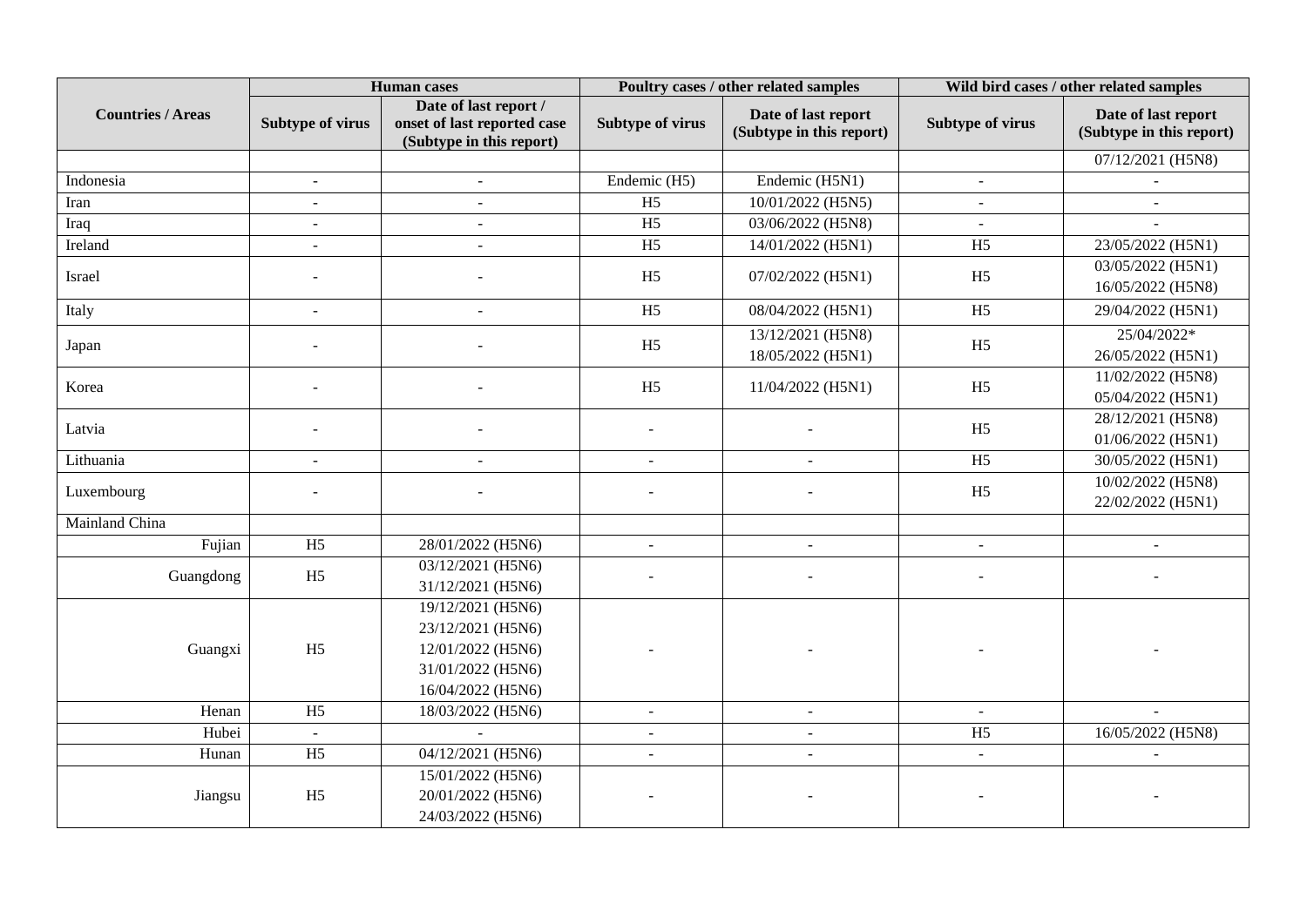|                          | <b>Human</b> cases       |                             | Poultry cases / other related samples |                          | Wild bird cases / other related samples |                          |
|--------------------------|--------------------------|-----------------------------|---------------------------------------|--------------------------|-----------------------------------------|--------------------------|
| <b>Countries / Areas</b> |                          | Date of last report /       |                                       | Date of last report      |                                         | Date of last report      |
|                          | <b>Subtype of virus</b>  | onset of last reported case | <b>Subtype of virus</b>               | (Subtype in this report) | <b>Subtype of virus</b>                 | (Subtype in this report) |
|                          |                          | (Subtype in this report)    |                                       |                          |                                         |                          |
| Jiangxi                  | H <sub>5</sub>           | 20/02/2022 (H5N6)           | $\blacksquare$                        | $\sim$                   |                                         |                          |
| Shanxi                   | $\omega$                 |                             | $\sim$                                | $\overline{a}$           | $\overline{H5}$                         | 16/05/2022 (H5N8)        |
|                          |                          | 01/12/2021 (H5N6)           |                                       |                          |                                         |                          |
|                          |                          | 08/12/2021 (H5N6)           |                                       |                          |                                         |                          |
| Sichuan                  | H <sub>5</sub>           | 03/01/2022 (H5N6)           |                                       |                          |                                         |                          |
|                          |                          | 23/01/2022 (H5N6)           |                                       |                          |                                         |                          |
|                          |                          | 31/03/2022 (H5N6)           |                                       |                          |                                         |                          |
| Zhejiang                 | H <sub>5</sub>           | 15/12/2021 (H5N6)           |                                       |                          |                                         |                          |
|                          |                          | 06/01/2022 (H5N6)           |                                       |                          |                                         |                          |
| Mali                     | $\blacksquare$           |                             | $\mathbf{r}$                          | $\sim$                   | H <sub>5</sub>                          | 06/04/2022 (H5N1)        |
| Mexico                   | $\overline{a}$           | $\sim$                      | H7                                    | 27/04/2022 (H7N3)        | $\equiv$                                | $\sim$                   |
| Moldova                  | $\overline{\phantom{a}}$ | $\blacksquare$              | $\overline{H5}$                       | 23/02/2022 (H5N1)        |                                         |                          |
| Montenegro               | $\overline{\phantom{a}}$ | $\sim$                      | $\blacksquare$                        |                          | H <sub>5</sub>                          | 11/04/2022 (H5N1)        |
| Namibia                  | $\blacksquare$           | $\sim$                      | $\blacksquare$                        |                          | $\overline{H5}$                         | 11/02/2022 (H5N1)        |
| Nepal                    | $\overline{a}$           | L.                          | $\overline{H5}$                       | 18/05/2022 (H5N1)        | $\overline{H5}$                         | 28/03/2022 (H5N1)        |
|                          |                          |                             |                                       |                          |                                         | 03/12/2021 (H5N8)        |
| Netherlands              |                          |                             | H <sub>5</sub>                        | 30/05/2022 (H5N1)        | H <sub>5</sub>                          | $20/12/2021*$            |
|                          |                          |                             |                                       |                          |                                         | 31/05/2022 (H5N1)        |
| Niger                    | $\blacksquare$           |                             | H <sub>5</sub>                        | 31/01/2022 (H5N1)        | $\overline{a}$                          |                          |
| Nigeria                  | $\sim$                   | $\overline{\phantom{a}}$    | H <sub>5</sub>                        | 05/05/2022 (H5N1)        |                                         | $\mathbf{r}$             |
| North Macedonia          |                          | $\sim$                      | $\mathbf{r}$                          | $\sim$                   | H <sub>5</sub>                          | 18/05/2022 (H5N1)        |
|                          |                          |                             | H <sub>5</sub>                        | 04/04/2022 (H5N1)        | H <sub>5</sub>                          | 20/05/2022 (H5N5)        |
| Norway                   |                          |                             |                                       |                          |                                         | 03/06/2022 (H5N1)        |
| Pakistan                 | $\blacksquare$           | $\overline{\phantom{a}}$    | H <sub>5</sub>                        | 06/01/2022*              | $\omega$                                |                          |
|                          |                          |                             |                                       | 24/03/2022 (H5N8)        |                                         |                          |
| Philippines              |                          |                             | H <sub>5</sub>                        | 09/05/2022 (H5N1)        |                                         |                          |
| Poland                   |                          |                             | H <sub>5</sub>                        | 06/04/2022 (H5N2)        | H <sub>5</sub>                          |                          |
|                          |                          |                             |                                       | 24/05/2022 (H5N1)        |                                         | 29/04/2022 (H5N1)        |
| Portugal                 | $\sim$                   |                             | H <sub>5</sub>                        | 23/02/2022 (H5N1)        | H <sub>5</sub>                          | 16/03/2022 (H5N1)        |
| Romania                  | $\sim$                   | $\sim$                      | H <sub>5</sub>                        | 29/03/2022 (H5N1)        | H <sub>5</sub>                          | 21/03/2022 (H5N1)        |
|                          | $\overline{a}$           |                             | H <sub>5</sub>                        | 07/12/2021*              | H <sub>5</sub>                          | 30/03/2022*              |
| Russia                   |                          |                             |                                       | 14/02/2022 (H5N1)        |                                         | 29/04/2022 (H5N1)        |
| Senegal                  |                          |                             | H <sub>5</sub>                        | 10/02/2022 (H5N1)        | H <sub>5</sub>                          | 17/02/2022 (H5N1)        |